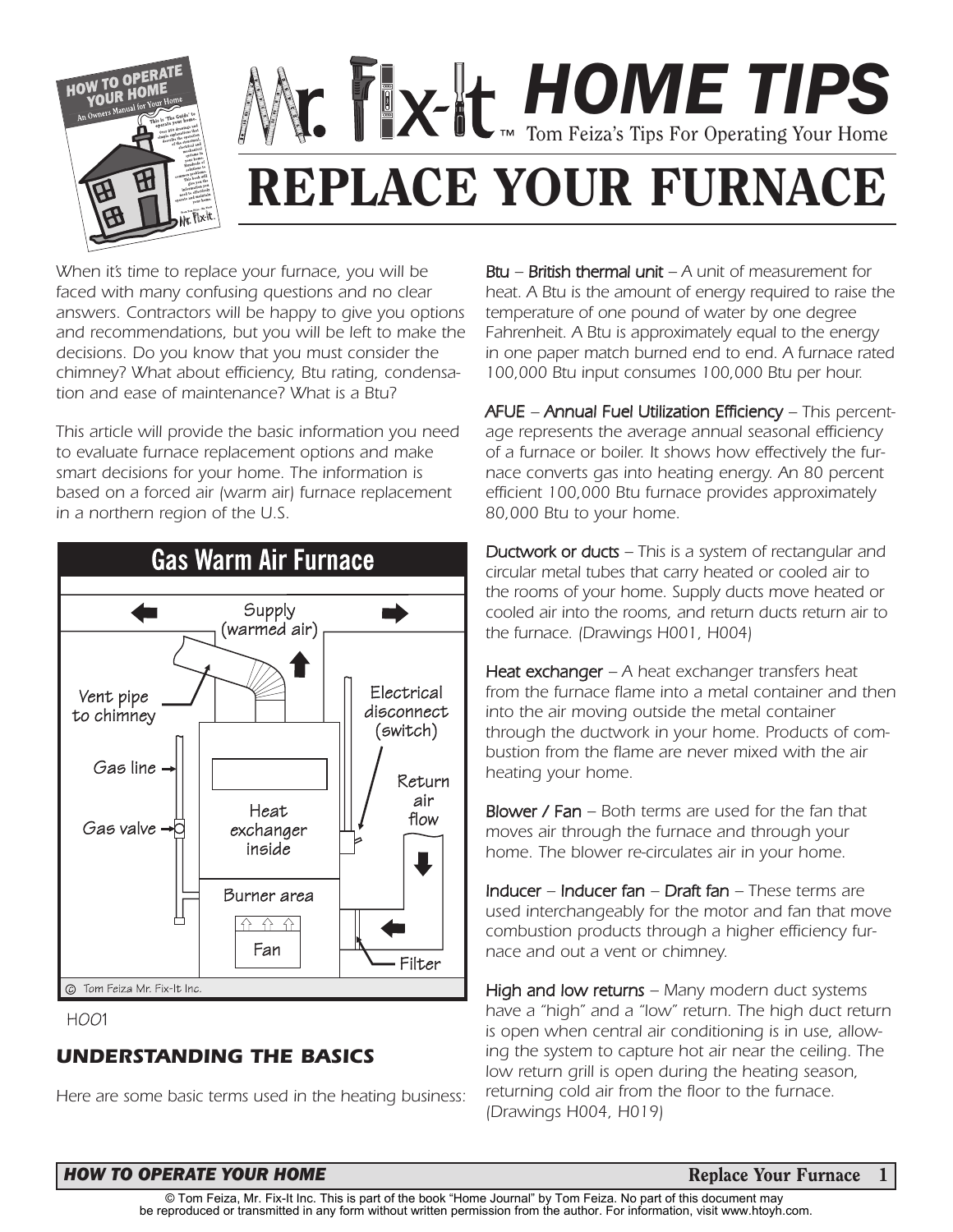





*Thermostat – A thermostat senses the room's temperature and turns the furnace on and off as needed to maintain the desired temperature.* 

#### *HOW A FURNACE WORKS*

*A typical forced air or warm air furnace burns a fossil fuel and distributes the warm air inside your home. The heat source is confined within a heat exchanger inside the furnace housing. Gas is burned below the heat exchanger. The hot products of combustion flow through the heat exchanger and up a chimney. Higher efficiency furnaces may use a draft fan to move the products of combustion, and the flame may be above or below the heat exchanger. (Drawings H001, H004)*

*When a thermostat senses that heat is needed in the home, it signals the furnace to turn on. The hot products of combustion warm the metal of the heat exchanger. After a minute or so, when the heat exchanger's metal has warmed up, a limit switch or timer turns on the blower or circulating fan. The fan circulates air across the hot metal exterior of the heat exchanger.* 

*The furnace re-circulates air in your home. It does not draw in outside air unless special provisions have been made for an outside air supply. The warm air flows through the supply ductwork to heat your home; cooler air returns to the furnace through return ductwork. Return air also passes through a filter in the ductwork before it reaches the furnace.*

*Duct systems for heated air circulation and ducting have changed through the years. An early "gravity" warm air furnace system (commonly called a octopus) did not use a blower fan. Warm air rose into the rooms.* 

*In the 1950s, ductwork supplied air high on the inside walls using a blower. In the 1960s, ducts were moved low on the floor, below exterior windows.* 

*Many forced air furnaces use natural gas. Other heat sources include oil, propane or even electrical resistance. This article will focus on natural gas furnaces because they are most common. Similar details pertain to propane and oil furnaces.*

# *TYPES OF FORCED AIR FURNACES*

#### *Standard Efficiency Furnace*

*Houses built around 1970 or earlier typically use standard efficiency furnaces. These furnaces vent combustion gas up a chimney and provide an efficiency ratio of about 60 percent. This means that about 40 percent of energy*

#### HO19

#### *HOW TO OPERATE YOUR HOME* **Replace Your Furnace 2**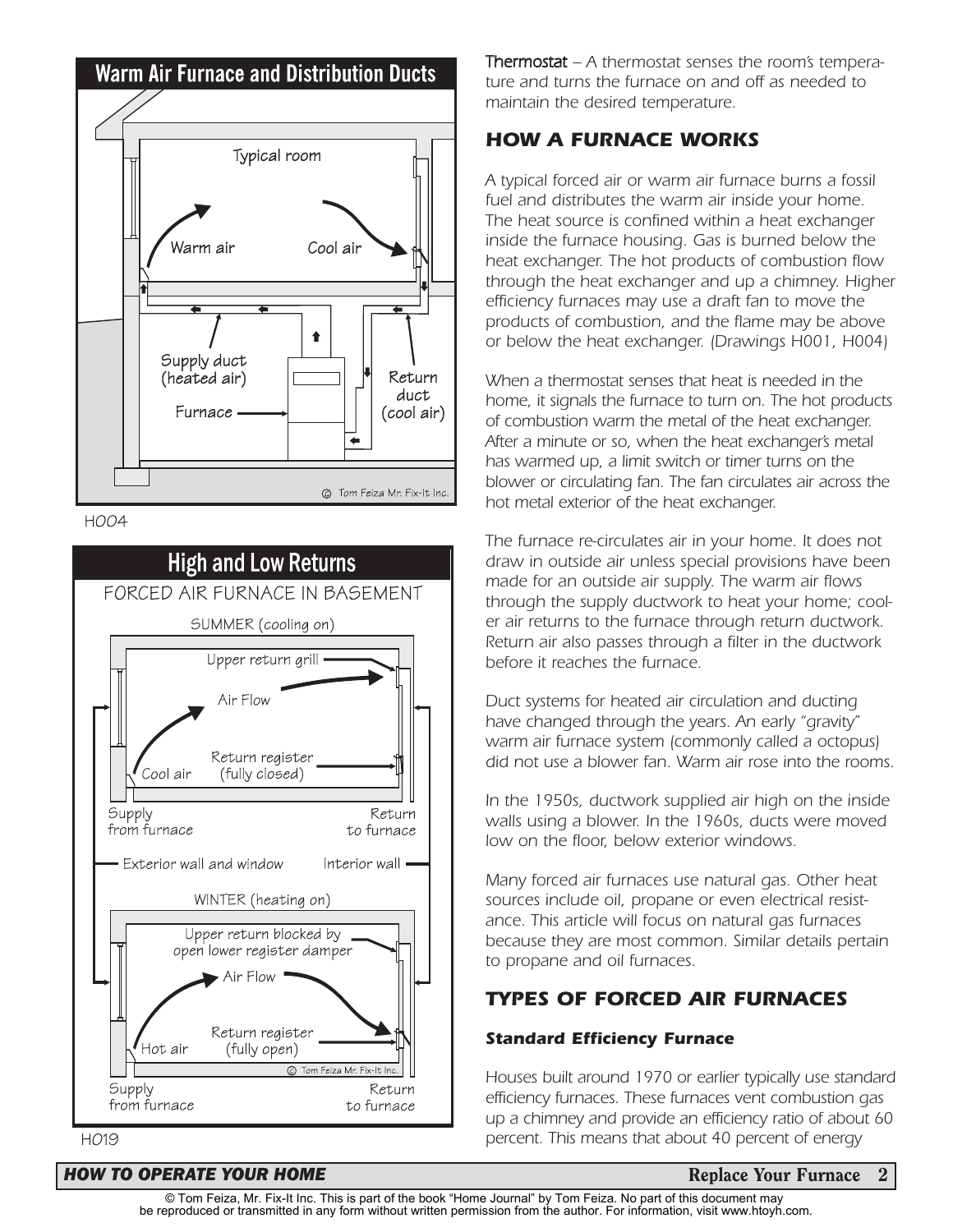*from the heat source is lost up the chimney. Since 1993, federal energy standards for new installations have required a minimum of 78 percent efficiency (AFUE).* 

*These furnaces have a standing pilot light and must be vented up a masonry or metal chimney. Some of these furnaces were improved with spark ignition systems and combustion vent dampers for energy efficiency. They must keep the products of combustion warm enough to rise naturally up the chimney.* 

*These furnaces use simple systems, but they waste a lot of heat up the chimney. Some of the older systems have very sturdy burners and heat exchangers and will operate for many years. However, many of these furnaces installed after 1970 have very thin metal heat exchangers that are subject to failure through cracks and corrosion.*

#### *Mid-Efficiency Furnace (80 Percent Furnace)*

*A mid-efficiency furnace utilizes about 80 percent of the energy from the fuel source. Actual efficiency may vary slightly but will usually average 80 percent. (Drawing H002)* 

*This type of furnace requires a draft or inducer fan to move products of combustion through the heat exchanger and up the chimney. The heat exchanger is*



*improved to utilize more heat from the products of combustion for heating your home. Typically, it has a hot surface or spark ignition device and does not have a standing pilot light.* 

*This type of furnace keeps the products of combustion warm enough to prevent condensation inside the furnace, but condensation can occur in the chimney if the chimney is not matched to the furnace.*

#### *High-Efficiency Furnace (90 Percent Furnace, Condensing Furnace, Sealed Combustion Furnace)*

*A high-efficiency furnace, also called a 90 percent, sealed combustion or condensing furnace, provides about 90 percent efficiency in converting fuel to heat. It condenses the steam from combustion into water. (Drawing H003)* 

*Steam? That's right. Water in the form of steam is a product of combustion. The "smoke" you see going up a chimney from a standard furnace actually is steam. The secondary heat exchanger allows this type of furnace to reduce the temperature of the products of*



#### **HOW TO OPERATE YOUR HOME Replace Your Furnace 3**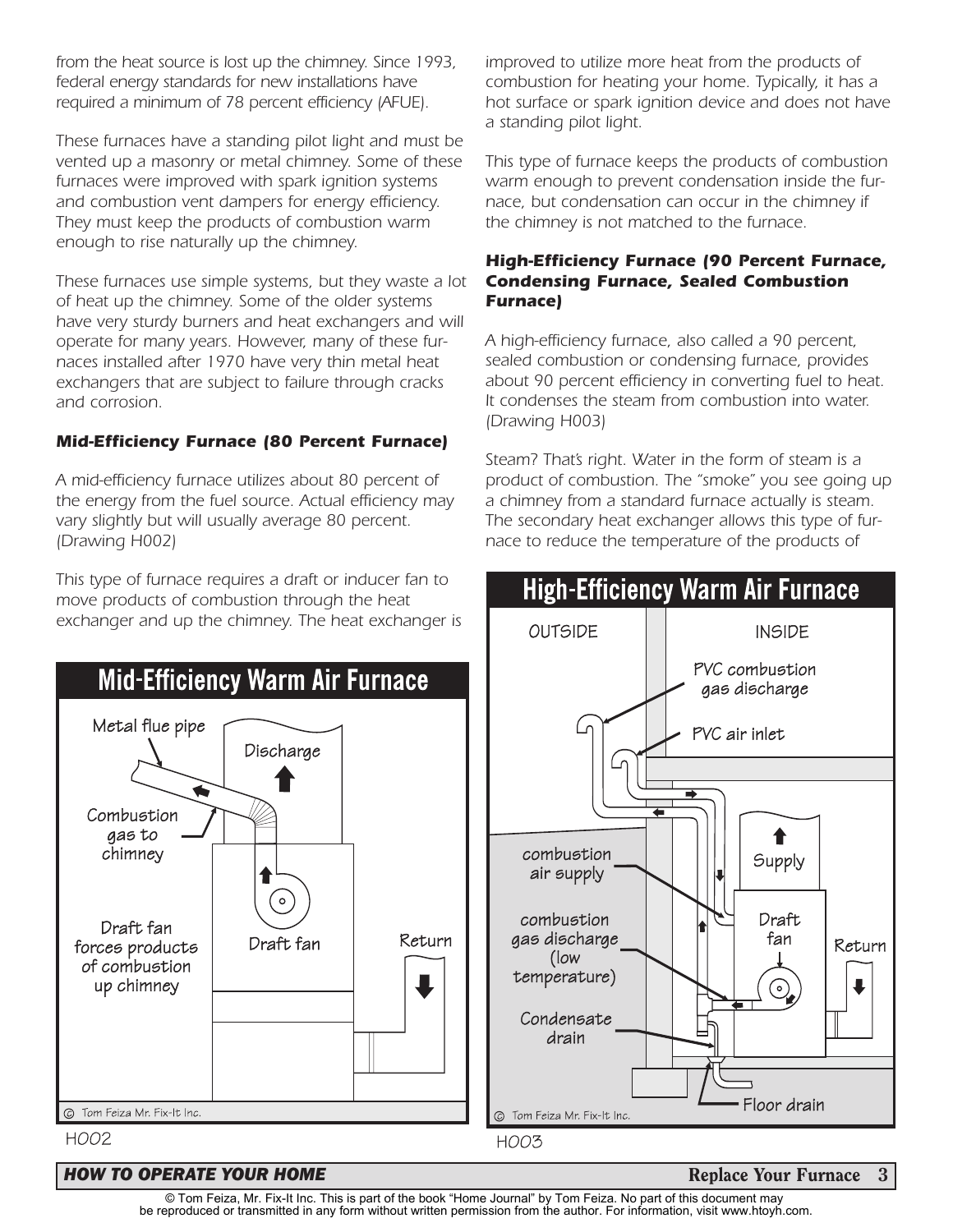*combustion below the point of condensation. The steam that would otherwise go up the chimney is converted into water. The products of combustion leave the furnace at about 120 degrees, and most (90 percent) of the fuel's heat energy goes into your home.* 

*In the secondary heat exchanger, steam is condensed back into water and releases about 940 Btu per pound of water. That can amount to several gallons on a cold day. The secondary heat exchanger must be protected from this water with a special coating or with stainless steel.*

*Because the products of combustion are at such a low temperature when leaving the furnace, they can be vented with a plastic pipe; no chimney is required. The vent pipe may be routed through the side of the home.* 

*Many high-efficiency furnaces also utilize outside air for combustion. This lets the furnace use clean outside air and avoids drawing combustion air from inside your home, providing additional energy savings. Drawing outside air eliminates the possibility of contaminating the combustion process with chemicals from the basement.*

*Because this is a "condensing" furnace, water must be drained from it. The water or condensate is corrosive, and heat exchangers made of stainless steel or with special coatings must be protected from it. Condensate is often collected at several points in the system.*

*This furnace also uses an inducer or draft fan that must be designed for a damp, corrosive environment. It utilizes a hot surface or spark ignition device and does not have a pilot light.*

#### *High-Efficiency Plus Furnace (90 Percent Plus)*

*I created the term "high-efficiency plus" because there is no standard, generic term for this type of furnace. It improves on the high-efficiency (90 percent) furnace by adding variable-speed fans and variable firing rates.*

*Some of these units fire or burn gas at two different rates, matching the performance of the furnace to the home's heating requirements. The lower rate is used most of the year. When it is very cold or when the home needs to be heated quickly, the furnace will fire at the higher rate.*

*The fan or blower circulates air at a rate matched to the burner. The lower fire and lower fan speed mean the furnace will be matched more closely to the needs of the home. The furnace runs longer, creating greater* *comfort, because air is more evenly distributed through the home. This type of fan is also quieter. Variable speed fans consume significantly less energy than single speed fans.* 

### *FURNACE SIZING*

*The "size" of a furnace is rated in input Btu per hour. A typical furnace is rated at 100,000 or 80,000 Btu per hour. A residential furnace can be as small as 40,000 or as high as more than 200,000 Btu per hour.* 

*Be aware that an old 100,000 Btu furnace running at 60 percent efficiency delivers about 60,000 Btu/hour of heat to your home. A new 90 percent high-efficiency furnace rated 60,000 Btu will deliver about 54,000 Btu/hour of heat to your home.*

*You should understand that most furnaces installed more than 20 years ago are oversized. In many cases, a smaller furnace (with a smaller Btu rating) can be installed, and the smaller, properly sized furnace will provide better comfort. A furnace should be sized so that it runs almost continuously when the weather is very cold and windy.*

*You can quickly evaluate your furnace by clocking its operation during very cold weather. If the furnace runs 15 minutes on and 15 minutes off during extreme weather, the furnace is about double the size needed. Remember that it is very common to have an oversized furnace if it was installed prior to 1980.*

*Trust your contractor to size the new furnace correctly. Contractors are responsible for selecting the correct type and size. They can check the existing furnace, and chances are they have already installed a replacement furnace in a home just like yours. They can also perform a heat loss calculation to determine the correct furnace size for a home with complicated heating needs.* 

*The size of the furnace will depend on square footage, type of home, number of stories, windows, insulation, orientation, and exposure to the sun.*

# *CHIMNEY ISSUES*

*If your furnace vents through a masonry chimney, the chimney must be evaluated. Your contractor should automatically address the chimney; if not, you may face additional costs down the road or when the furnace is installed or damage to the chimney becomes evident.*

#### *HOW TO OPERATE YOUR HOME* **Replace Your Furnace 4**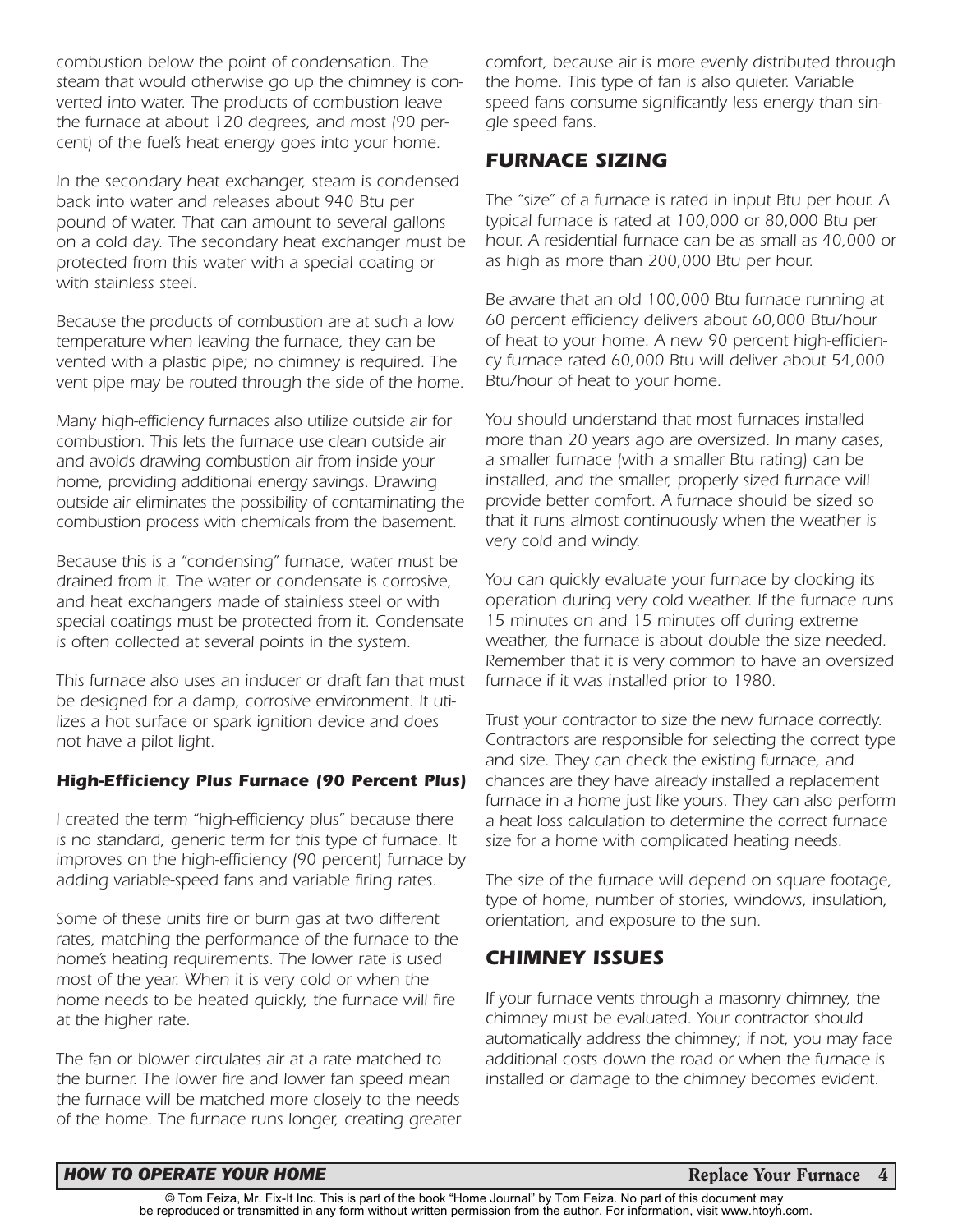*An 80 percent furnace puts much less heat up the chimney than does an older 60 percent furnace. When there is a lack of heat in a masonry chimney, combustion gas can condense in the chimney flue. This will ruin the liner and eventually ruin the structure of the chimney. In many cases, a thin metal liner must be installed inside a masonry chimney. (Drawing F012)*



#### FO12

*An 80 percent furnace venting up an existing metal chimney usually does not represent a problem, but it still needs to be evaluated. If the original masonry chimney is inside the structure of your home and the clay tile is very small, there is a chance the chimney can be used. In this case, the structure of the home surrounds the chimney and helps keeps the chimney warm. (Drawing F003)*

*For a 90 percent furnace, combustion gases are vented with a plastic pipe and no gases are vented up the chimney. If the chimney is used only by the furnace, no problem—cap the flue tile. If the chimney liner was shared by the original furnace and an existing gas water heater, you have a problem. The water heater will not warm the chimney, so you must have a small flexible liner installed. (Drawing F012)*

*If there is a significant chimney problem and the chimney needs to be rebuilt, consider installing a high-efficiency furnace and a direct vent water heater that does not need a chimney. That will eliminate the use of the chimney and avoid the possibilility of a major rebuild. Simply remove the chimney to the roofline.*



# *SELECTING A CONTRACTOR*

*Many good furnace brands exist. The key to a successful furnace replacement is to work with a good contractor. How do you find one? Ask neighbors and friends, and check with the local builders' or remodelers' group. Consider the contractor who services your furnace. Don't depend on those who place big advertisements. Ask for several references and check them out. The contractor should make a visit to evaluate your home and establish the requirement for the new furnace.*

*Make sure your contractor is covered by workers' compensation and liability insurance. The contractor should automatically offer this information. Find a contractor who has been in the business for several years and who works with a quality furnace brand. Check out the salesperson's approach to the project. Will the salesperson automatically check the chimney, the thermostat, local permits, electrical and ductwork, and listen to your concerns?*

*Because this is a large and important purchase, you should check out two or three contractors.*

#### **HOW TO OPERATE YOUR HOME Replace Your Furnace 5**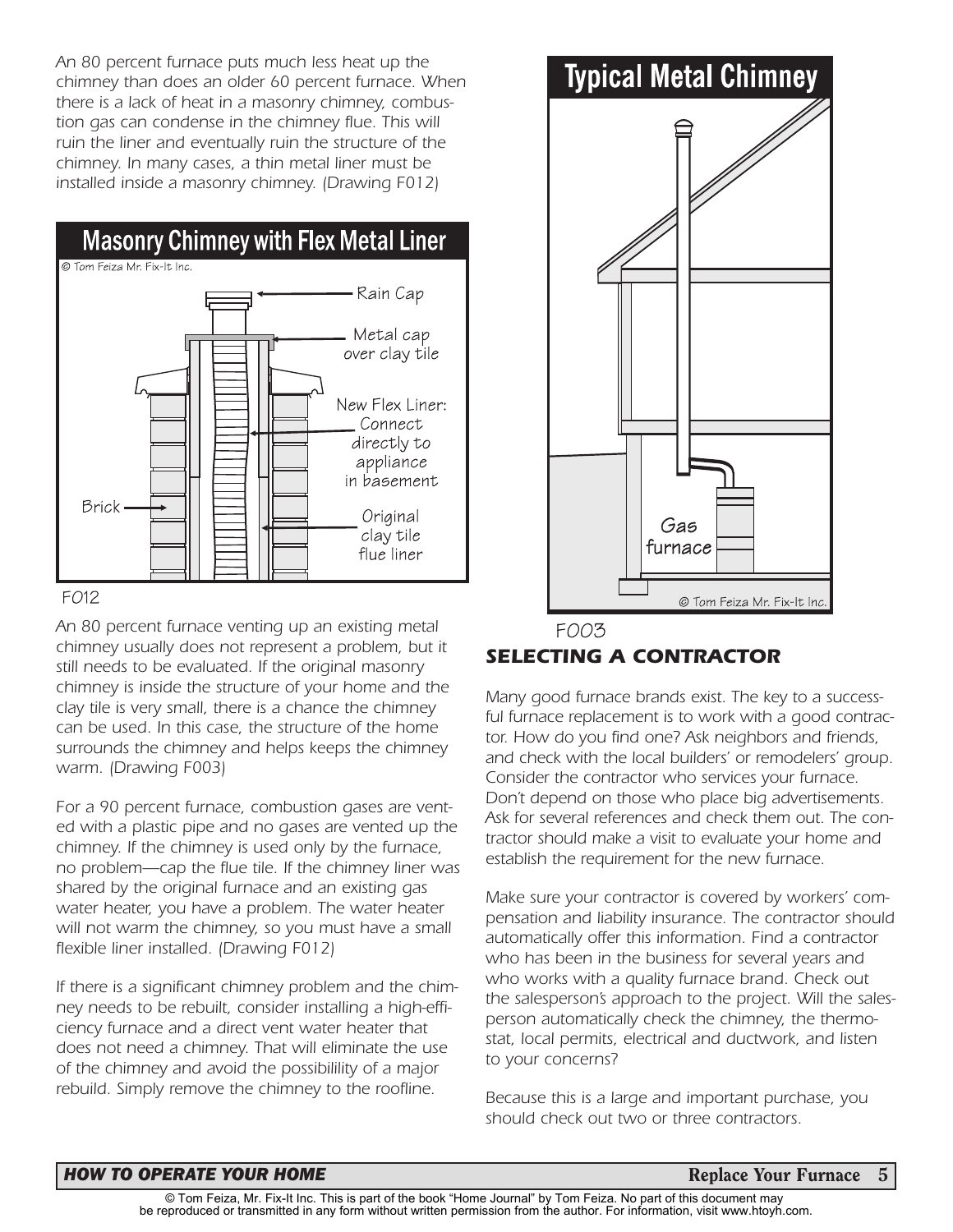# *PERMITS*

*Call your local municipal building inspection department and ask whether you need a permit for furnace replacement and related electrical work. The department may also have requirements for the chimney and furnace venting.*

# *ELECTRICAL*

*In most areas, electrical codes will require a separate circuit for the new furnace. This is not required by all municipalities, but it is common. The heating contractor should be able to do a basic evaluation and determine whether providing a separate circuit presents a problem.*

# *THERMOSTAT*

*As part of the project, consider a new electronic setback thermostat. This type of thermostat is more accurate than the older mercury bulb thermostat. It is also easy to program so you can save energy by setting back the temperature at night or when your home is not occupied.*

# *FILTER*

*Now is your chance to improve your furnace air filtering system, particularly if you are not happy with your current system. The standard arrangement will be a slot for a 1-inch-thick throwaway or washable filter. While this meets minimum requirements for the furnace, it doesn't remove small particulates from the air. You can improve on the standard 1-inch fiberglass filter by using a pleated paper filter. (Drawing H009)*

*A frame for a 4- or 6-inch-thick pleated paper filter is a great improvement over the basic filter and will remove much smaller particulate matter from the air. This type of filter has a very small opening spread over a very large surface area. Normally a replacement filter costs about \$25, and the filter lasts about a year.*

*The best filtering system for removing smoke and pollen particles is an electronic filter. This type of filter uses electronically charged plates and wires to attract particulates. The filter plates must be washed every so often in the tub or the dishwasher. (Drawing H029)*

*Finally, there are 1-inch-thick electrostatic filters and ultraviolet light air cleaners. Neither of these is very common, and I don't believe in experimenting with most new products until they have been tested and proven in the marketplace for a significant time.*

# Filter Maintenance - Warm Air Furnace



**HOO9** 

# *HUMIDIFICATION—NOT*

*In most cases, you should consider eliminating any humidification system. You can always add it later if needed. Newer furnaces draw less air from your home for combustion and do not create a constant flow up a chimney. The eliminates some of the ventilation or air leakage into your home. With less air loss, there is less air infiltration through leaks. With less infiltration, a newer furnace does not dry out your home.*

# *GAS VALVE*

*The gas valve should be updated with the new furnace. (Drawing P076)*

#### *HOW TO OPERATE YOUR HOME* **Replace Your Furnace 6 Replace Your Furnace 6**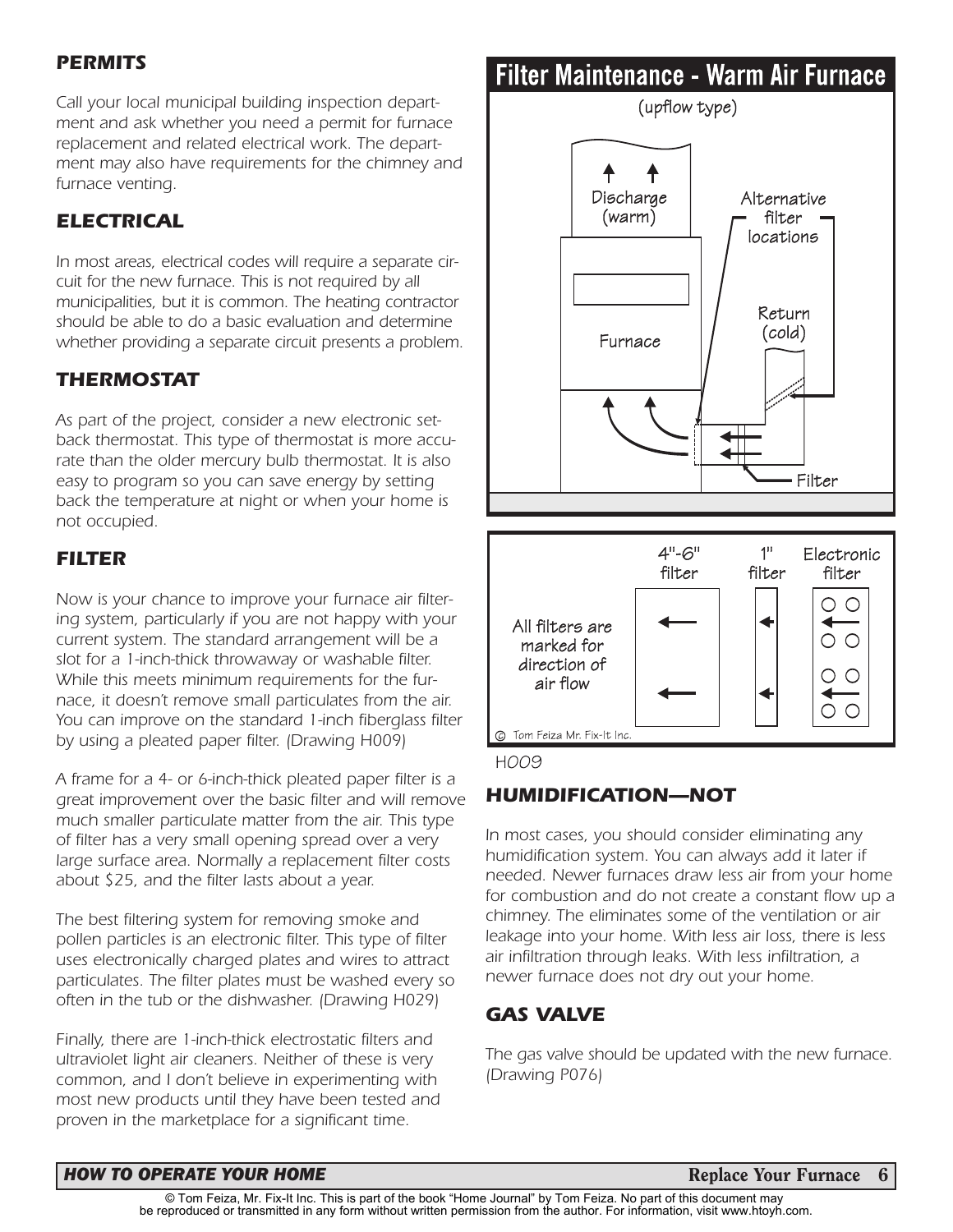

⊙ Tom Feiza Mr. Fix-It Inc.



# *EVALUATING DUCTWORK*

*If your home was built before 1960, the ductwork needs a critical review. In some cases the ductwork and returns may be too small for a modern furnace and additional ductwork must be added. Some older systems have 4-inch round supply ducts that don't allow for proper flow. With an undersized duct system, the furnace will not operate properly and you will not have a comfortable home.*

# *CLEANING DUCTWORK*

*Should your ductwork be cleaned as part of a furnace replacement? If you have a pre-1950 home, consider cleaning your ductwork. You should also consider cleaning if someone in your home is sensitive to dust and dirt.*

*Often, a new furnace moves more air through the duct system. When more air is moved, it flows at a faster speed. This may tend to dislodge and push additional dirt into your home.*

# *FURNACE BRAND*

*All the furnace brands you recognize produce highquality products. There was a period during the 1970s and '80s when some furnaces were poorly designed, but now all the major brand furnaces perform well. Consider the type of heat exchanger material and the warranty when making your replacement decision.*

# *BIDS / QUOTES*

*You must receive a written quote that identifies at least the following items: brand, type, size, efficiency, Btu rating, and warranty information. The contract should state how venting and the chimney will be handled. The contractor should remove the old furnace and clean up afterward. Building permits and fee should be included.*

*Make sure the quotations give you all the information you need to compare apples to apples between the bids. They must quote the same type of furnace (same efficiency). Be careful of a very low quote; something may be left out. You can expect to pay a portion of the price when the furnace is ordered and to make the final payment when the furnace is installed and working properly.*

# *WARRANTIES*

*Because furnaces often are so similar to one another, consider choosing the furnace that provides the best*

#### *HOW TO OPERATE YOUR HOME* **Replace Your Furnace 7 Replace Your Furnace 7**